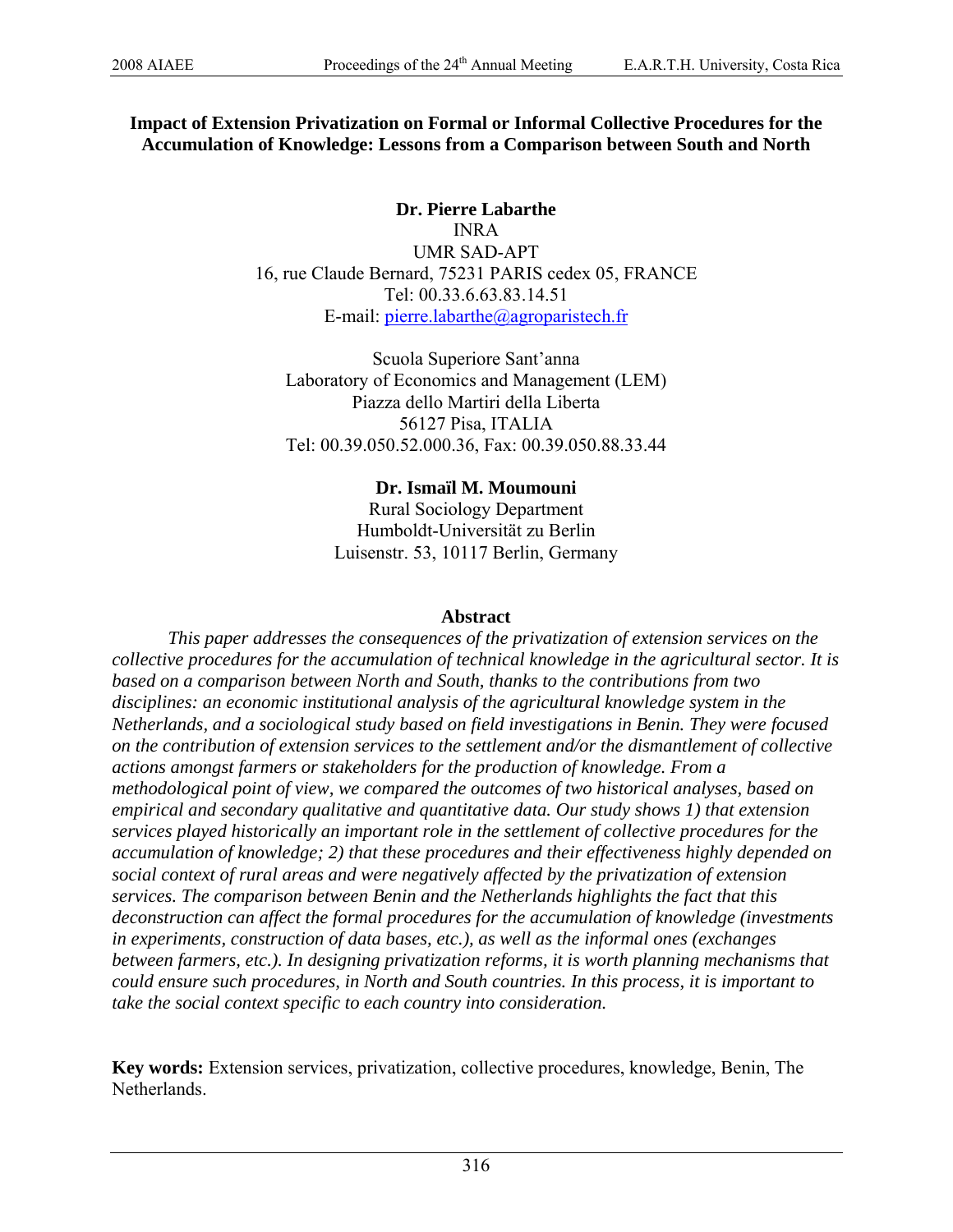### **Introduction**

Since the early 1990s, there has been a large worldwide decrease tendency of the public involvement in the financing and management of agricultural extension services. There are diverse strategies for the withdrawal of the state, from decentralisation of public services to full commercialization or privatization (Rivera 2000). The paths followed in these withdrawal strategies are also changing from one country to another, as well as the speed of change along these paths. The reasons driving toward these changes are not only financial. The commercialization and the privatization of extension are also expected to increase the effectiveness and the efficiency of these services, as they would be more demand-driven (Carney 1995, 1998, Katz 2002). Most of the evidences sustaining this idea are based on microeconomic short-term analyses at the individual farm scale (Dinar 1996). Nevertheless, other evidences from developing as well as industrialized countries have highlighted that privatization could impact on other levels than the individual farm (Berdégué and Escobar 2002, Kydd 2002, Castillo 1997, Agbamu 2000). The privatization of extension services may affect several broader factors such as the organization of extension suppliers and the integration of different stakeholders in the agricultural knowledge systems. Therefore, one may wonder what the effects of privatization are on collective procedures such as the construction of knowledge networks and databases between the stakeholders involved in the agricultural innovation processes (farmers, extension organizations, applied research institutes, input suppliers, etc.).

In this paper, we propose a review of different results of researches in the field of social sciences, in order (i) to understand the impacts of the privatization of extension services on the collective procedures that contributed to the accumulation of technical knowledge in the agricultural sector, and (ii) to compare these impacts in different national, socio-cultural and economical contexts. In that respect, the paper is mainly based on results from investigations in two countries: Benin and the Netherlands.

After a brief presentation of the reasons why addressing such a question (part b), the analytical frameworks applied in Benin and the Netherlands (part c), and some results are presented (part d). They are then discussed by putting them into a broader perspective through a review of the scientific literature in different countries, both in South and North countries (part e). Such a comparative study appears to be worthy because of the tendency to transfer institutional reforms from industrialised to developing countries (part f).

### **Purpose and Objective**

The aim of this paper is to propose a review of researches about the consequences of privatization on collective procedures for the production of knowledge. This is all the more necessary as there are nowadays new issues associated to these collective actions that need to be addressed thanks to new analytical tools.

Indeed, why do collective procedures for the accumulation of knowledge matter today in the agricultural sector?

1) First, because the agricultural sector is characterized by high production costs (inputs and labour), and at the same time by relatively small production units, mainly family farms in many countries, both in South and North countries. Thus, the validation and the diffusion of innovations may imply collective actions among farmers for costs and risks sharing. In that respect, the contribution of extension services to such collective mechanisms was early demonstrated (van den Ban 1984).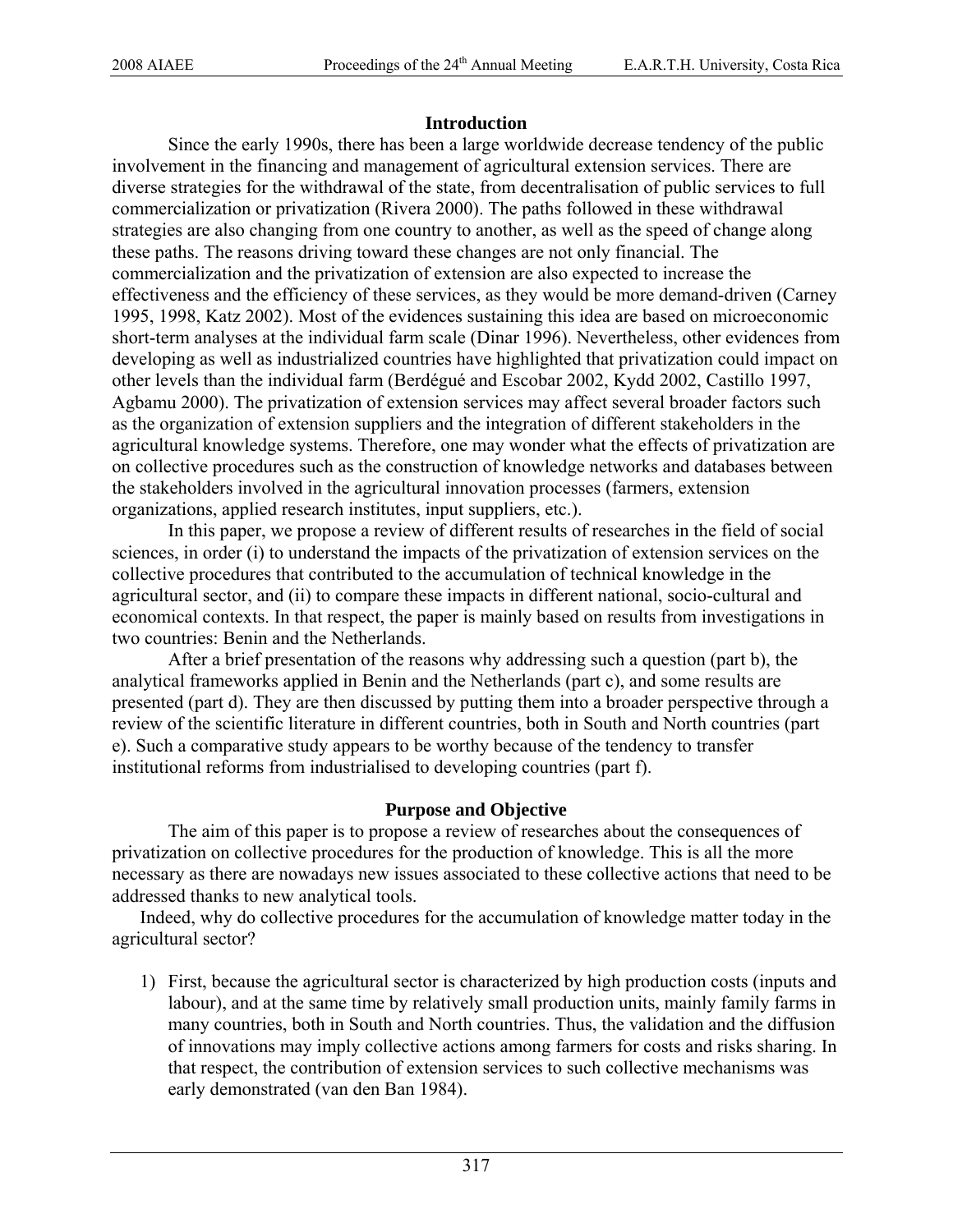- 2) Second, the integration of innovations at farm level implies in many situations to combine tacit knowledge (farmers' knowledge about their fields, their practices) and codified knowledge (scientific knowledge in the fields of agronomy, soil sciences, etc.). Following the classification of Nonaka (1994) and Nonaka and Takeushi (1995), producing new knowledge on the basis of these different categories can imply activities of codification of knowledge (from tacit to codified), of contextualisation (from codified to tacit) and even activities with strong interpersonal relations (from tacit to tacit). Today, the need for taking different goals at farm level (production, preservation of environmental resources, etc.) into consideration often requires the combination of these different categories of knowledge. In such conditions, collective procedures, involving a diversity of stakeholders (farmers, researchers, advisers) are necessary for the operations of contextualisation or codification of knowledge.
- 3) Third, collective procedures can be a major vector of innovations. Recent developments in the field of research on innovation have highlighted the fact that firms do not innovate separately, but in the context of a system (Smits and Kulhman 2004). Some authors have even demonstrated that the density and the quality of the tuning of the relations between organizations within a sector or a sub sector of production have an impact on the rate of innovations (Sunberg 2005).

This paper analyses the impact of privatization of extension services on collective procedures in the agricultural sector, in order to put the question of the effectiveness of privatization under a new spotlight. There are few research works dealing with this question (Leeuwis 2000). Compared to such studies, our paper proposes three new perspectives.

- 1) There are already some researches about the technical effects of the privatization of extension services on innovation networks within the agricultural sector (Neeuwenhuis 2002). Nevertheless, some authors argue that these impacts can not be analysed from a strict technical perspective only (Labarthe, forthcoming). These relations are also the results of institutional compromises between diverse stakeholders (the State, farmers' unions, agro-industries, etc.). Our aim is to understand what the consequences of the privatization of extension services are on both technical and institutional dimensions of the innovation systems.
- 2) The relations between stakeholders within extension systems can be classified in two categories: formal relations (materialised in joint investments, contracts, etc.) or informal relations. We analysed the consequences of the privatization of extension on both of these dimensions.
- 3) Our paper is a first attempt to discuss the question of the impact of privatization in countries from South and from North.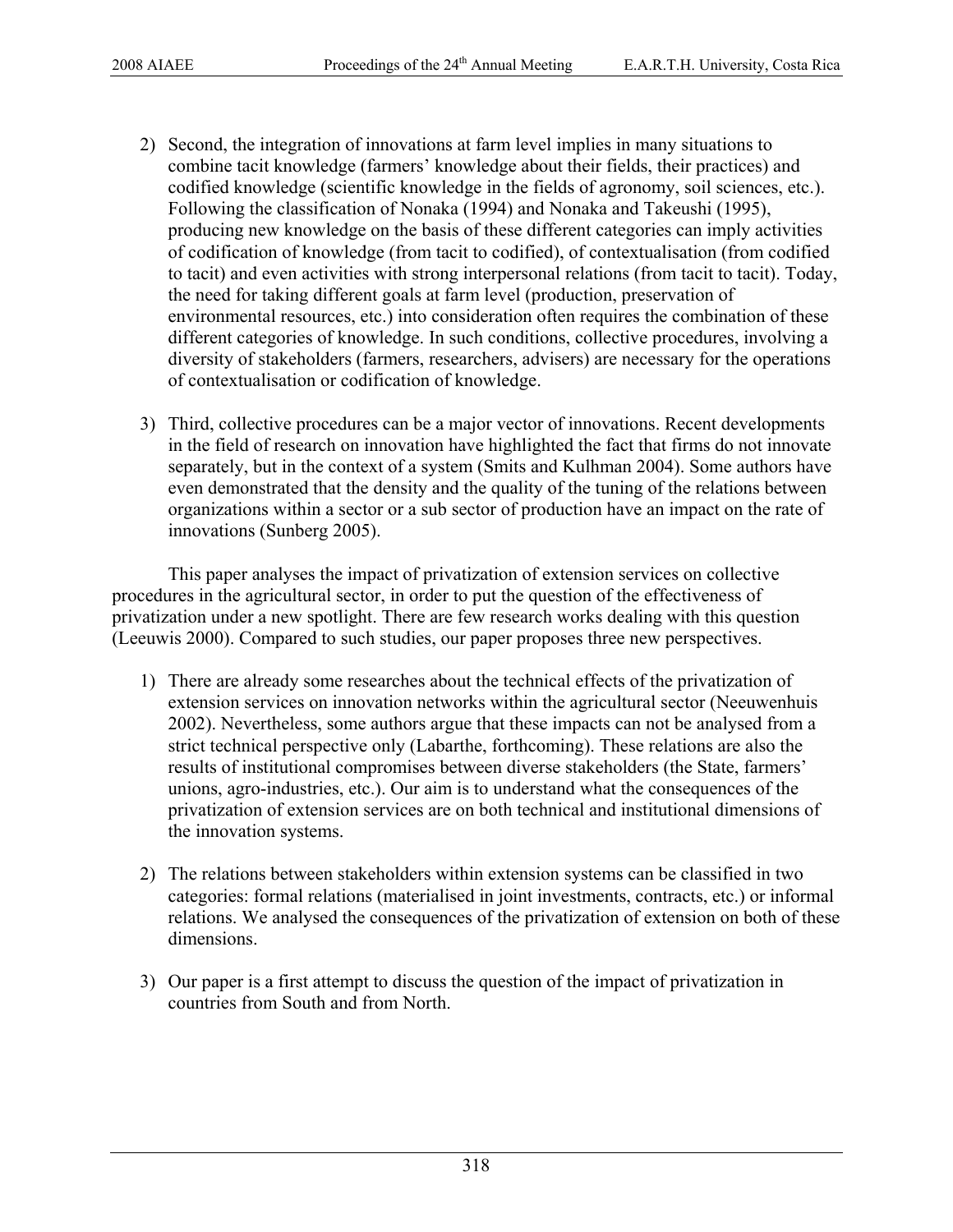# **Analytical Framework and Methodology**

This paper is based (i) on the comparison of the outcomes of two researches about agricultural extension and (ii) on the discussion of these outcomes based on a review of the literature in the field of agricultural extension. A sociological and an economical analytical framework have been combined. The two researches compared are PhD dissertations achieved in the period 2003-2007. The first one is an institutional analysis of the trajectories and of the performance of extension services in three European countries: France, Germany and the Netherlands (Labarthe 2006). The second one is a sociological research on the motivation of farmers in financing agricultural research and extension in Benin (Moumouni 2007). Both studies produced outcomes and results about the impact of the privatization of extension services on the settlement and/or the dismantlement of collective actions amongst farmers and between farmers and R&D organizations, for the accumulation of knowledge.

From a methodological point of view, they are two major common points between these two analytical frameworks.

- 1) They are empirical analysis, combining field investigations and interviews, and secondary statistical analysis of qualitative and quantitative data;
- 2) They are built on an historical perspective.

They enable a comparison between different contexts: the one of European countries and the one of African countries. The differences between these countries do not concern their agricultural innovation systems only. There are also differences in the regulations in which evolved these systems. In the Netherlands as well as in other European countries, extension services are now a tool of the Agricultural Common Policy (CAP). In Benin, the institutional evolution of these services is largely influenced by the international development cooperation and by donors' policies.

Our purpose is not to carry a comparison term to term between the extension services and the agricultural knowledge systems of the two countries. Benin and the Netherlands are much too different cases and differ according to too many variables (social, technical, and economical). The idea is more to compare the coherence or the contradiction specific to each situation (Theret 1997, Maurice 1989). Such a comparison makes it possible to produce knowledge of higher level of generality, and to avoid the trap of the specificity of situations.

### **Results and Conclusions**

The privatization of extension services occurred in the early 1990s in the Netherlands and in Benin. Our study shows that 1) extension services have played historically an important role in the settlement of collective procedures for the accumulation of knowledge; 2) these procedures and their effectiveness highly depended on social context of rural areas, 3) they were negatively affected by the trend of privatization; 4) the assessment of the effects of this reform may take both formal and informal interrelations within extension systems into account.

# *The Netherlands: Privatization and the Deconstruction*

# *of Collective Procedures for Innovations*

Before the 1990s, extension services were provided in the Netherlands to groups of farmers who shared and exchanged lots of knowledge. Farmers, extension services and applied research institutes, supported by the state, made collective investments for the implementation of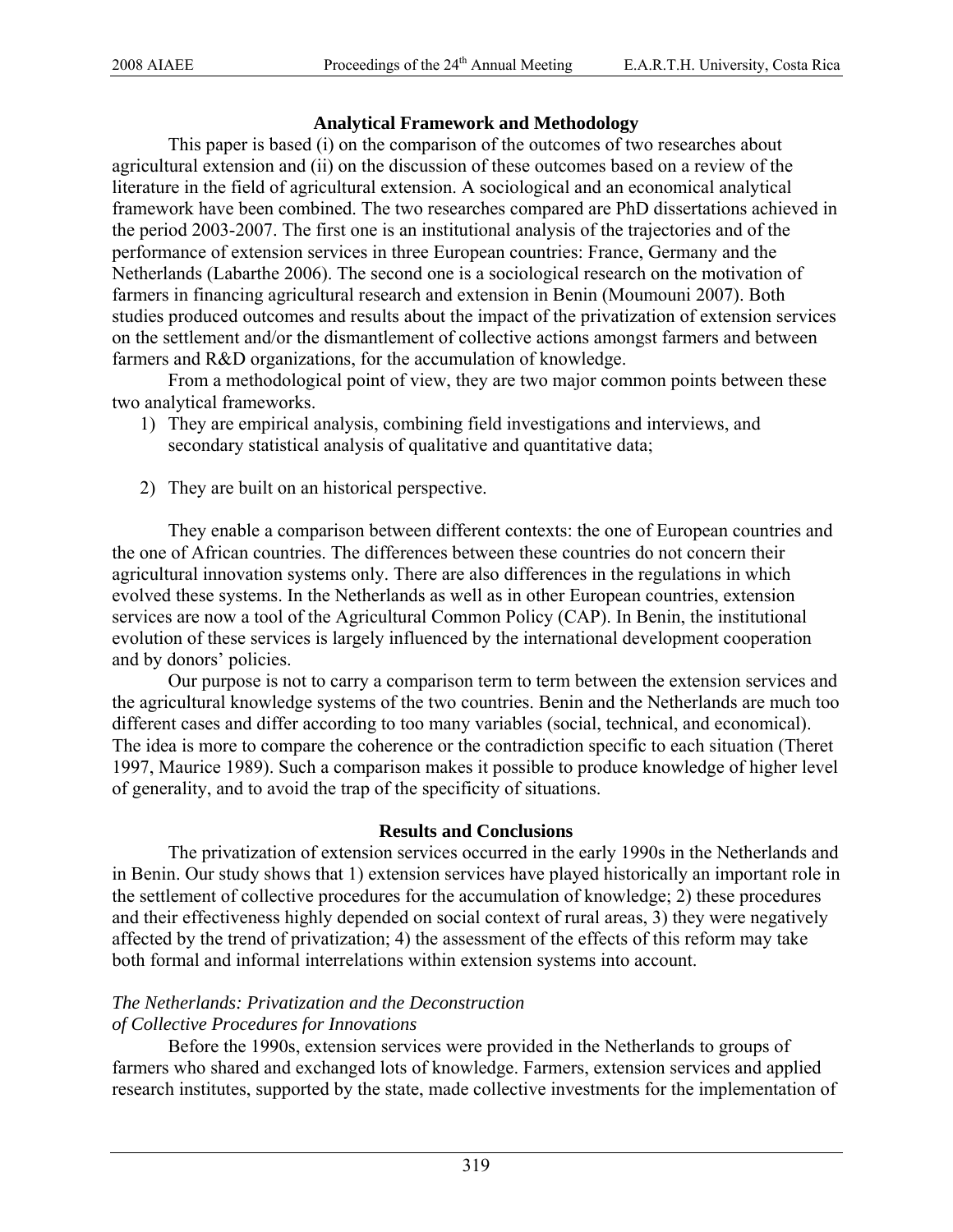experiments that allowed accumulating data and knowledge. These investments were the results of negotiations over extension services between the state and different farmers' unions representing various social groups of farmers. A few examples can be given to illustrate such collective procedures.

- 1) The co-management of experimental stations by farmers, advisers, and researchers had enabled the identification of the problems to be solved, and the validation of possible solutions for the intensification and specialisation of the production systems at farm level.
- 2) The large number of joint publications between advisers and researchers aimed at disseminating results of experiments about agronomic problems (and about solutions adapted to local contexts of production) contributed to the accumulation of technical and codified knowledge.
- 3) The exchanges between farmers, research and extension services were facilitated by a specific national institution dedicated to this purpose: the "*liaison office*" (Wielinga 1988).

These procedures were applied locally, but conceived at the national scale thanks to negotiations between the state and farmers' unions. These discussions took place within a specific institution, the *Landbouwschap*, which included different farmers' unions, but also agriculture workers' unions.

The Netherlands are nowadays an emblematic country of the commercialization of agricultural services. There has been a strong decrease of public investments in agricultural R&D between 1990 and 2000. As a consequence, a diversity of suppliers, mainly private firms, proposes and provides services to farmers. This has lead to an individualisation of investments in agricultural sector at different levels.

At farmers' level, there has been a strong decline of the investments of farmers in local groups of exchange. In the Netherlands, these groups or clubs of farmers were the basis of the beneficiaries of extension. They were organised in each sub-sector of agricultural production, and involved a lot of farmers. Since privatization, the number of these groups has sharply decreased. More generally, some researches have highlighted the fact that the privatization of extension services had a direct impact on the exchanges between farmers. It has weakened and decreased those links.

At the level of extension suppliers, there has also been a total decrease of the investments in collective R&D activities. For instance, in many cases, commercial extension companies did invest neither time nor money in agronomic experiments aimed at evaluating locally the efficacy of agricultural techniques or production systems (Labarthe 2006).

At the national level, there has been a shift from a national planning of the contribution of extension, toward a policy of punctual communication over specific points of regulation through mass media tools (Laurent et *al.* 2006).

It is important to notice that this deconstruction of the linkages between extension services and other organizations of the agricultural knowledge innovation systems has occurred at the time of a crisis of the representation of farmers into farmers' unions and of the discussions between farmers and the State. The privatization of extension has contributed to the deconstruction of collective procedures for the consolidation of a shared knowledge base. There are less and less moments and places of discussions that allow the identification of common problems, the conception, the validation and the sharing of solutions.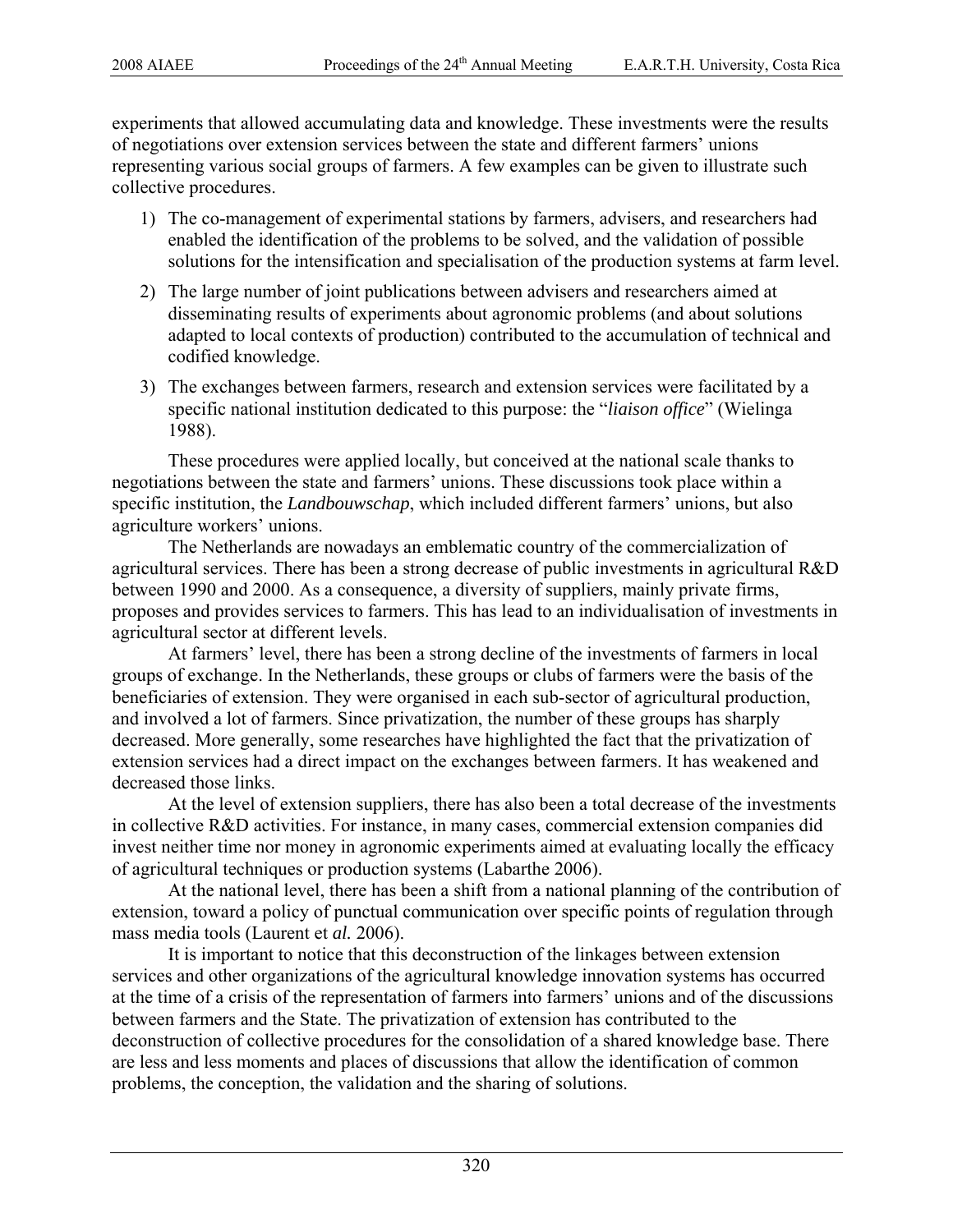Some authors have highlighted the fact that the individualisation of services has led to a decrease in the quantity of produced and exchanged knowledge in the agricultural sector. They made the hypothesis that such a tendency could lead to failures in the integration of different functions at farm level (Leeuwis 2000), thanks to the validation of systemic innovations.

Nevertheless, there are some inertia and some elasticity in the impact of privatization on the decrease in the linkage mechanisms. These inertia and elasticity could be linked to the informal relations that exist between the members of the different agricultural R&D organizations. For instance, some managers of new private companies were formerly members of the public agricultural extension service department, or of the public applied research institutes. Thus, strong informal interpersonal relations continue to exist between these people and researchers of agronomic universities or of technical institutes. This still allows exchanges of information between them, although there is no formal procedures anymore between their organizations (joint investments in experiments, management and development of shared data base, etc.).

### *Benin: Dismantlement of Public Extension Services and Deconstruction of Agricultural Knowledge Systems*

In Benin, a public extension organization was in charge of providing farmers with advisory services until the 1990s. The training and visits system promoted by the World Bank in the 1980s was used to restructure these services, and has been for a long time the core component of the public extension organization. This system promotes a close relationships, collaboration and feedbacks between the major stakeholders (research, extension and farmers) for collective action and for the co-production and dissemination of innovations. Researchers were in charge of training specialists of matters such as crop and vegetable production, animal husbandry, food processing and nutrition, forestry, etc. These matter specialists trained in return extension field workers. The latter were supposed to train farmers. Moreover, they collaborated with researchers for field experimentations and established the links and feedbacks between them and farmers.

At farmers' level, the members of so-called contact groups were directly provided with extension services through experimentation, training sessions and field visits. Through knowledge exchanges and networking with peers, they were expected to disseminate technologies within farmer communities. The aggregated nature of large families and the coordination activities of the leaders of farmers' organizations facilitated collective actions and procedures for the generation and the dissemination of technologies, and their improvement and transmission over generations as well.

However the whole success of the training and visits is questionable, partnerships and interactions between actors of the innovation system were promoted. Farmers, researchers and extension workers could exchange multidirectional flows of information about farmers' concerns, socio-economical or environmental constraints, endogenous or local knowledge, possible solutions of farmers' problems, advices, etc. The institutional and organizational environment enabled the co-production and diffusion of innovations.

The privatization reforms of the 1990s impacted the practice of agricultural extension in Benin. First, this resulted in the dismantlement of the public extension organization, which was a central stakeholder connecting other actors such as farmers and researchers. For instance, public agricultural extension personal decreased to 40% between 1993 and 1999. The several NGOs, which are involved in the extension system, are unfortunately not technically qualified enough to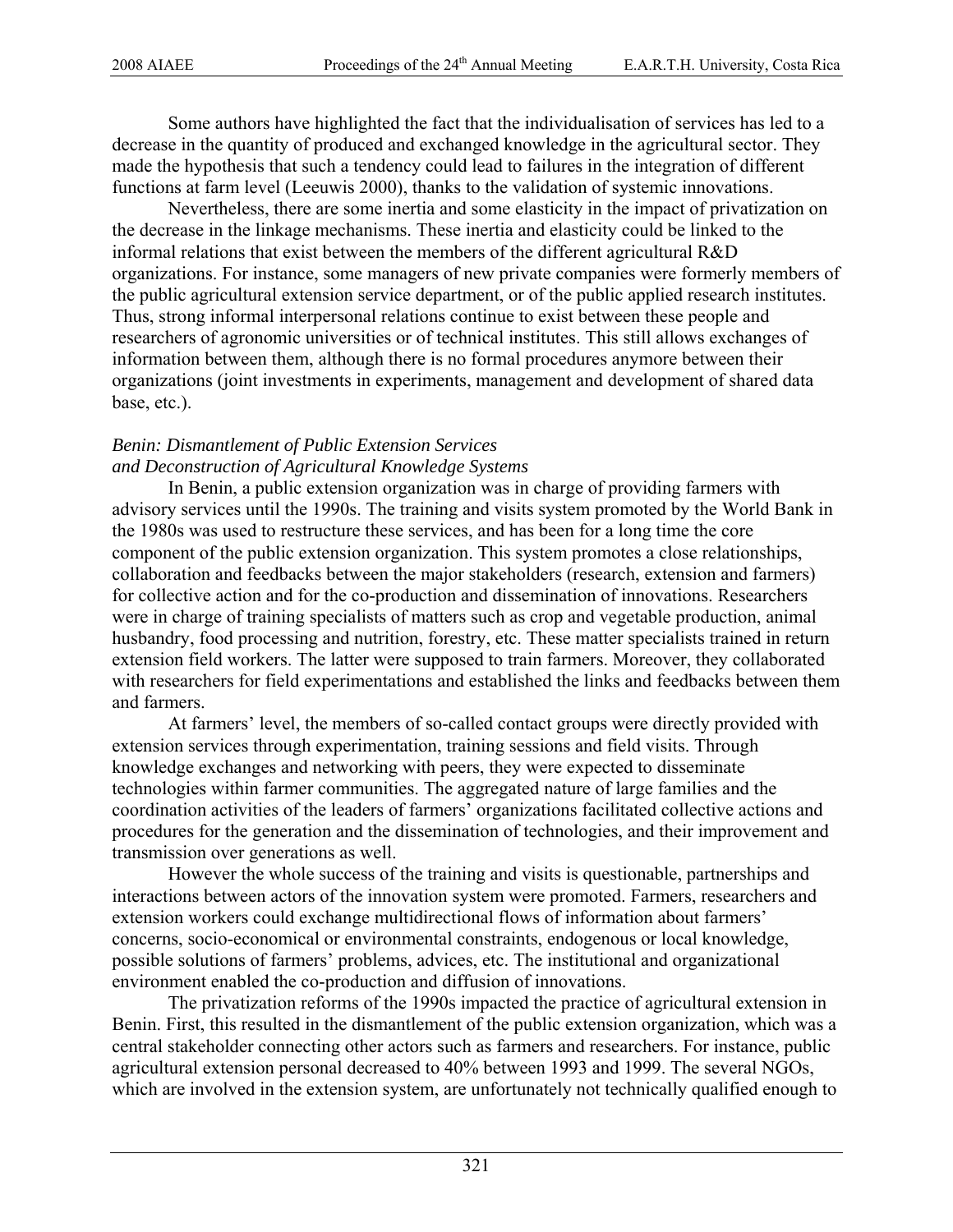fill the gap. Thus, the extension coverage rate decreased and the number of farmers disconnected from the extension system increased considerably. The lack of extension field workers broke the formal interactions between stakeholders and the chain of transfer of technology in all the districts. Furthermore, many contact groups disappeared, reducing the inputs required for the functioning of the informal information and knowledge systems. Therefore, the deconstruction of public services weakened formal as well as informal procedures for the management of knowledge.

Second, the privatization of extension promoted cash crops such as cotton to the detriment of food crops. Profit seeking and misunderstandings led to the dismemberment of households and to the development of conflicts within farmer organizations. Such conflicts strongly damaged the collective generation, the sharing and circulation of agricultural information and knowledge (Moumouni 2006a). The privatized delivery system led to: (i) an unfair access to information and knowledge because the diffusion was limited to local extension workers and their close friends; and (ii) a change in the relationships between farmers and service providers, by altering the mutual trust environment (Moumouni 2006b). Therefore, the privatization has damaged informal collective procedures of generation, accumulation and sharing of information and knowledge.

In summary, extension services have contributed to collective procedures that appeared to be effective for the accumulation of knowledge in both contexts. The privatization of extension services tends to deconstruct these network and exchange systems of agricultural knowledge, both in the Netherlands and in Benin. The comparison between North and South highlights that this deconstruction can affect differently formal procedures for the accumulation of knowledge (investments in experiments, construction of data bases, etc.), and informal ones (exchanges between farmers, etc.).

#### **Discussion**

In Benin and in the Netherlands, the privatization of extension services has weakened collective actions for the production of knowledge, in a context of crisis of the representation of farmers and of the institutional arrangements between groups of farmers and the state. Nevertheless, one may argue that Benin and the Netherlands stand for extreme cases regarding situations respectively in South and North countries.

The Netherlands are a very specific situation among Northern countries. They are the emblematic country of the commercialization of agricultural extension services. Nevertheless, other countries are embedded in the same kind of trajectory. This is for instance the case of German Länder formerly part of the German Democratic Republic (GDR), of England, and also of Denmark. These countries are also some of the most extreme situations of decrease of the involvement of the state in the financing and the management of extension services and applied research institutes. As a consequence, the changes in the collective procedures identified in the Netherlands may be as well more important than in other European countries. Nevertheless, same mechanisms occur in different countries, such as France, or Spain and Greece, where a lack of collective actions involving farmers, extension services, and applied research institutes has also been identified (Laurent *et al*. 2006). In such countries, the problems and gaps within extension services have appeared more clearly since the agricultural and rural policies intended to promote a multifunctional agriculture. The individualisation of services and the lack of collective actions and investments are a limitation to the emergence and to the validation of innovative production systems enabling to match different functions at farm level (Nagel et *al.* 2002).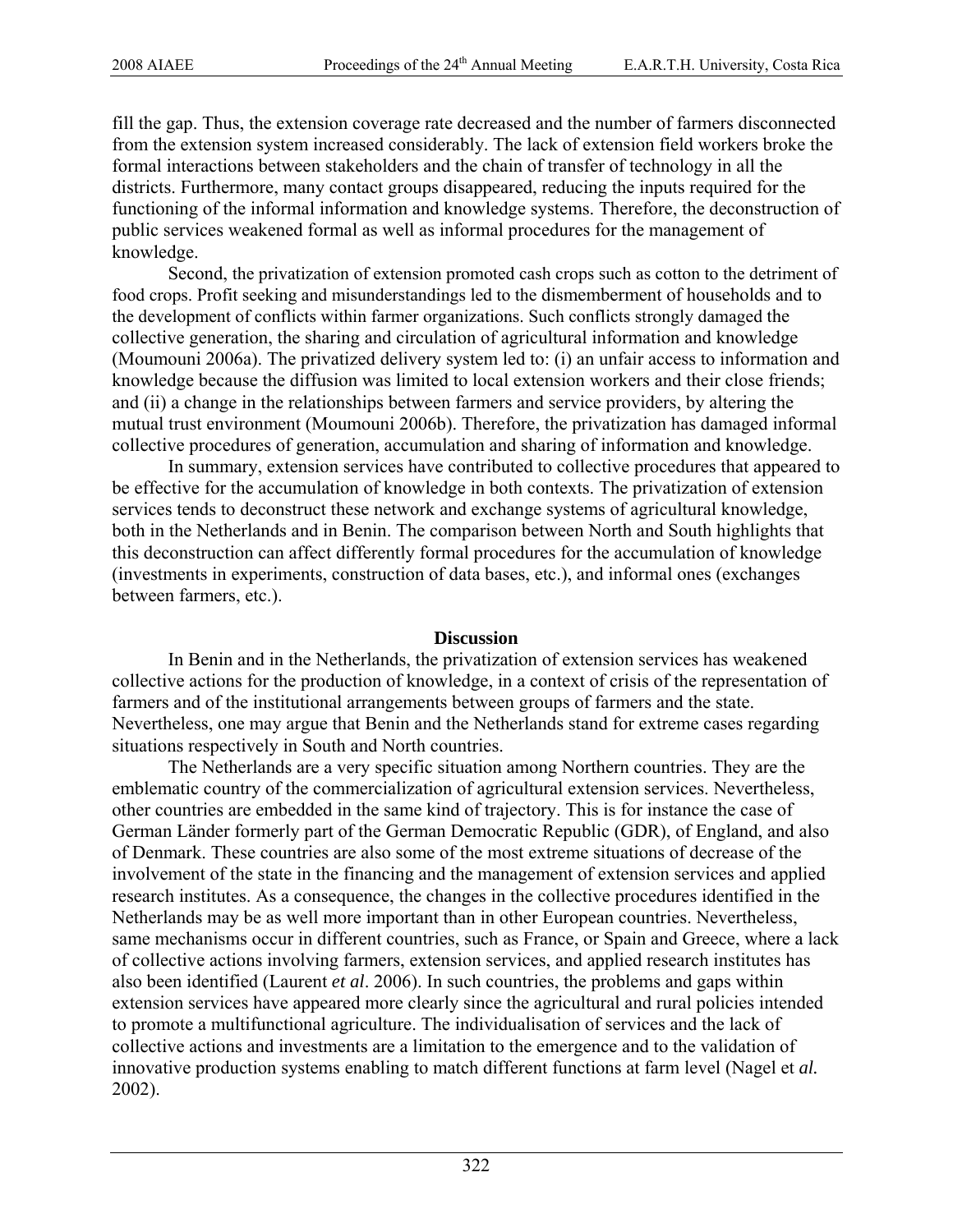The impacts of the privatization on the generation and the management of agricultural knowledge in Benin are similar to other developing countries. Privatized systems were introduced in many countries through the financial contribution of farmers to extension. Many reports mentioned that this reform improved the management skills of farmers in terms of fund management, knowledge on costs of different services, contracting and supervising capacities. However, some negative impacts of privatization on the collective agricultural innovation systems were identified in other countries than Benin. For instance, conversely to what was expected, local communities would have not been able to develop innovative proposals in Madagascar and to formulate demand for good quality extension services in South Africa (Katz 2002). The fostering of private extension organizations in Mali for instance resulted into competition between stakeholders such as NGOs and public extension organizations (Etienne 2001). According to Katz (2002), the farmer financial privatization would have affected negatively the trust that farmers had in extension workers in Tanzania. Disturbances of (i) service trade-off between farmers and service organizations, (for the expression of farmers' needs and for the generation of solutions), (ii) role distribution and complementarity between service providers and (iii) trust relationships between field workers and farmers might damage collective procedures for the generation and the management of agricultural extension.

In summary, the tendency of the deconstruction of collective procedures is broader than the cases of Benin and the Netherlands. Why does this matter? Because it can not be assessed only in the line of sector-based issues. In Europe, this tendency can be in contradiction with some new requirements of the European Common Agricultural Policy. Thus, this policy implies for farmers to integrate different functions at farm level (production, environment, etc.). In Africa too, the roles of agriculture go beyond providing income. Agriculture plays important functions such as food security, environment preservation and social cohesion, that may be integrated. The integration of such diverse goals may imply the production of new appropriate knowledge and the validation of relevant innovations in the practices and production systems of farmers. Some collective procedures may be needed in such a process.

Firstly, because the integration of the different functions at farm level implies to take both tacit and codified knowledge into consideration. The operations of codification and of contextualisation of knowledge can not be done only at the individual level of interactions between a farmer and an adviser, but rather need to be embedded in collective actions and investments.

Secondly, because of a specificity of service relations that can induce cumulative effects. The relations between farmers and advisers are not only relations between demand and supply (Gadrey 1994). They are part of the process of knowledge production and of selection of innovations itself. As a result, there is a tendency to get a specific inertia in service activities: the longer some groups of farmers are excluded from extension services, the less the generic knowledge produced by these services is relevant for the excluded farmers. The fact that privatization does not enable collective procedures could thus induce some lock-in: the innovation would be selected and validated only at an individual scale. This would not only limit the generality of the solutions designed, but also prevent the extension systems to incorporate a diversity of situations that could enable to promote original innovations regarding new goals associated to agriculture (environment protection, rural development, etc.).

In this process, there can be some cumulative effects of some inertia effects between the informal and formal dimensions of the relations within extension systems. If the nature of the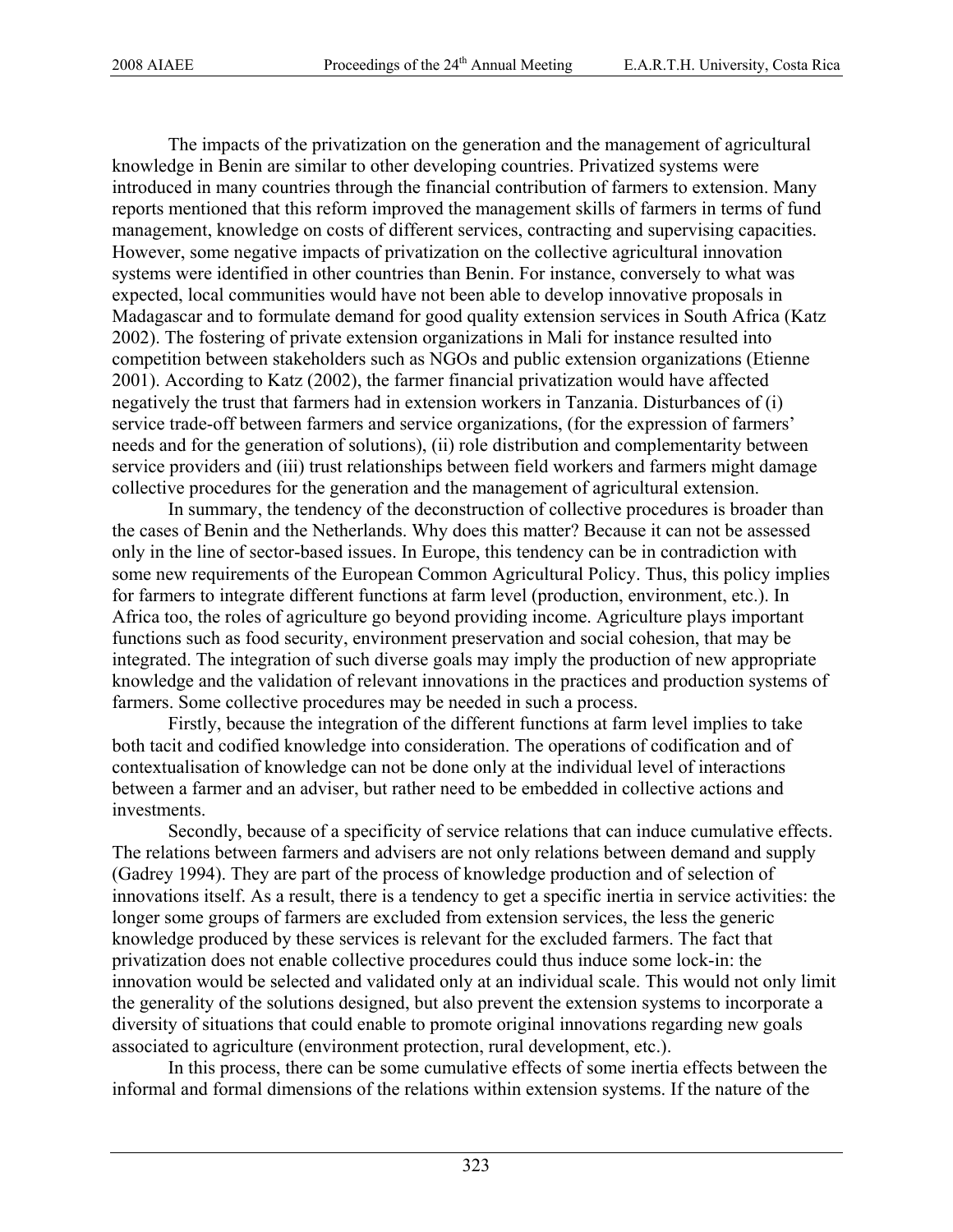incidences between formal and informal relations within these systems on the consequences of privatisation differs according to the countries, the comparison between Benin and the Netherlands makes it possible to identify some more general mechanisms. At farm level, the settlement of informal relations between farmers, or between farmers and advisers could induce cumulative effects in the exclusion of some groups of farmers to the access of collective mechanisms for the production of knowledge. At the global level of the agricultural knowledge systems, informal relations tend on the contrary to slow down the effects of privatization on the deconstruction of procedures for networks innovations, and on the accumulation of knowledge.

# **Recommendations and Implications**

Collective procedures for knowledge accumulation play a key role in the processes of validation and selection of agricultural innovation. Privatization deconstructed formal relations at national and local levels. Informal relations were also affected, but they still exist and could decrease the speed of change and the impact of the deconstruction of collective procedures. In designing privatization reforms, it is worth planning mechanisms that could secure or ensure such procedures, in North and South countries. In such process, it is important to take the specific social context of each country into account, as some ineffectiveness of extension could arise due to failure to consider the impact of these contexts on procedures - formal or informal for the accumulation of knowledge.

# **References**

- Agbamu, J. U. (2000). Agricultural research/extension linkage systems: an international perspective. *AgREN Network Papers*, 106a.
- Berdégué, J. & G. Escobar. (2002). Rural diversity, innovation policies and poverty alienation. *AgREN Network paper*, 122.
- Carney, D. (1995). The changing public role in services to agriculture: a framework for analysis. *Food Policy*:20, pp. 521-28.
- Carney, D. (1998). *Changing public and private roles in agricultural services provision*. London: Overseas Development Institute.
- Castillo, G.T. (1997). Research partnerships: Issues, lessons, results and dreams for sustainable development. *AgREN Network paper*, 71.
- Dinar, A. (1996). Extension commercialization: how much to charge for extension services. *American Journal of agricultural economics*, 78, pp. 1-12.
- Etienne, C. (2001). Recent experiences with financial participation in the HELVETAS-Mali Support Programme for Farmer Initiatives (PAIP). *BeraterInnen News* 1/2001, Swiss Centre for Agricultural Extension and Rural Development.
- Gadrey, J. (1994). Les relations de service dans le secteur marchand. In J. De Bandt, & J. et Gadrey (Eds.), *Relations de service, marchés de service*. Paris: CNRS, pp. 23-42.
- Katz, E. (2002). *Innovative approaches to financing extension for agriculture and natural resource management*. Eschikon: LBL
- Kydd, J. (2002). Agriculture and rural livelihoods: Is globalisation opening or blocking paths out of rural poverty? *AgREN Network paper*, 121.
- Labarthe, P. (2006). *La privatisation du conseil agricole en question. Evolutions institutionnelles et performances des services de conseil dans trois pays européens* (Allemagne, France, Pays-Bas). University of Marne-la-Vallée: Paris.
- Labarthe, P. (forthcoming). Extension services and multifunctional agriculture. Lessons learnt from the French and Dutch contexts and approaches. *Urban and landscape planning.*